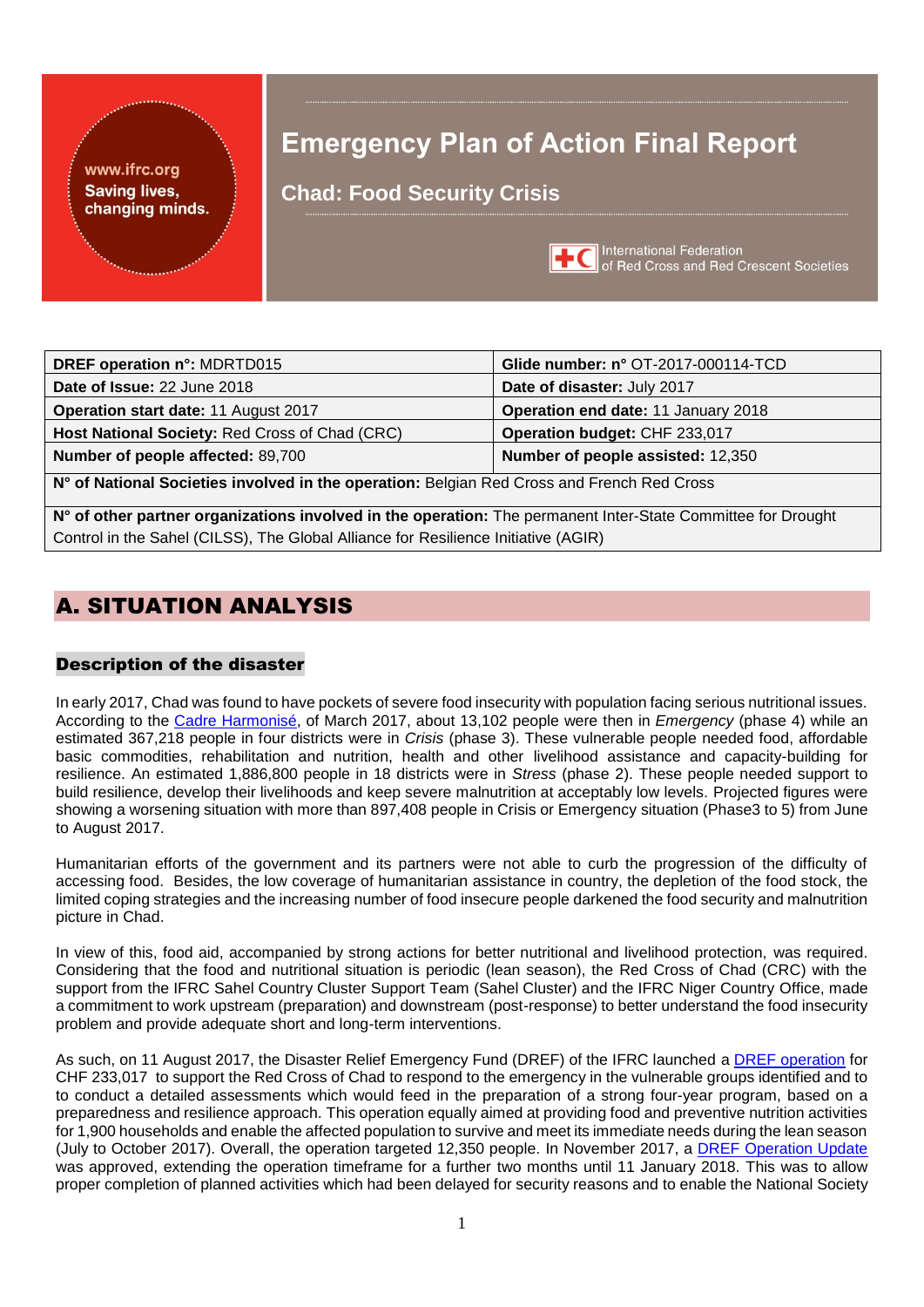to take part in the regional lessons-learned workshop set for December 2017 in Dakar. To note, the lessons-learned workshop was to encompass all the five Food security DREF operations launched in August 2017.

The major donors and partners of this DREF included the Red Cross Societies and governments of Australia, Austria, Belgium, Britain, Canada, Denmark, Finland, Ireland, Italy, Japan, Luxembourg, Monaco, the Netherlands, Norway, Spain, Sweden and the USA, as well as DG ECHO, the UK Department for International Development (DFID), AECID, the Medtronic and Zurich Foundations and other corporate and private donors. On behalf of the Red Cross of Chad (CRC), the IFRC would like to extend its gratitude to all partners for their generous contributions.

### Summary of response

#### *Overview of Host National Society*

Since the food crisis of 2004/2005, the Red Cross of Chad has been building up its operational capacity in managing operations and has successfully managed food security and nutritional operations in the last few years (2005, 2008, 2011-2012, 2015 and 2017). As such, the National Society has built extensive experience in managing Food and Nutrition crisis. In addition to this operational experience, the CRC has diversified its response strategies and tools, for example with the use of the cash transfer modality to respond to crises when feasible. The systematic involvement of communities in operations was also ensured. The section ["Detailed Operational Plan"](#page-2-0) gives a more specific overview of the actions undertaken by the National Society under this DREF operation.

### *Overview of Red Cross Red Crescent Movement in country*

For the implementation of this DREF operation, **IFRC**, through the Sahel Cluster, provided technical support and deployed a Regional Disaster Response Team (RDRT) member to support the National Society. Indeed, through the deployed RDRT, IFRC also focused on providing adequate capacity building support to the Red Cross of Chad's team. At the regional level, a monitoring and coordination plan was established to support the National Society. **ICRC** has operational presence in some specific areas of Chad, particularly in conflict zones and there is a cooperation agreement between the ICRC and the National Society. The **French Red Cross** is well established in the country and supports the CRC in the implementation of projects and programs as well as in strengthening food security, nutrition and the livelihoods sector. Coordination meetings of the Red Cross Movement were held regularly, bringing together partner National Societies (PNS), the ICRC, the CRC and the deployed RDRT to support the implementation of the operation.

#### *Overview of non-RCRC actors in country*

Between January and June 2017, the Red Cross of Chad's partners worked together with the Food Security Cluster to reach around 1,027,763 people through relief activities.

## Needs analysis and scenario planning

#### **Needs analysis**

Considering the analysis of the harmonized framework, which was globally worrying in regard to food security and nutrition, food distribution actions were carried out for 861,300 vulnerable people, among whom 12,350 were directly targeted within this DREF operation.

#### **Capacity building**

Capacity building was part of the objectives to be achieved both at local and national levels. At local level, the operation set up community management structures which were fully involved in the beneficiaries' selection. At the national level, refresher training sessions for volunteers and National Disaster Response Teams (NDRT) members on Food Security, Nutrition and Livelihoods were conducted.

#### **Beneficiary Selection**

Beneficiaries were identified and selected upon the agreed criteria based on the Household Economy Assessment (HEA). The selection was done through a participatory approach with the collaboration of local Red Cross branches, local administrative authorities, community members, the heads of agriculture and livestock national departments, health services, the food security and livelihood agents and other partners.

#### **Operation Risk Assessment**

Chad is regularly experiencing attacks from armed groups and the country remains permanently on alert. This situation caused delays in the implementation of activities. Although the operational areas were not at-risk, preventive actions were taken to mitigate insecurity. Attention was paid on the reinforcement of security rules and measures to ensure a smooth implementation of activities.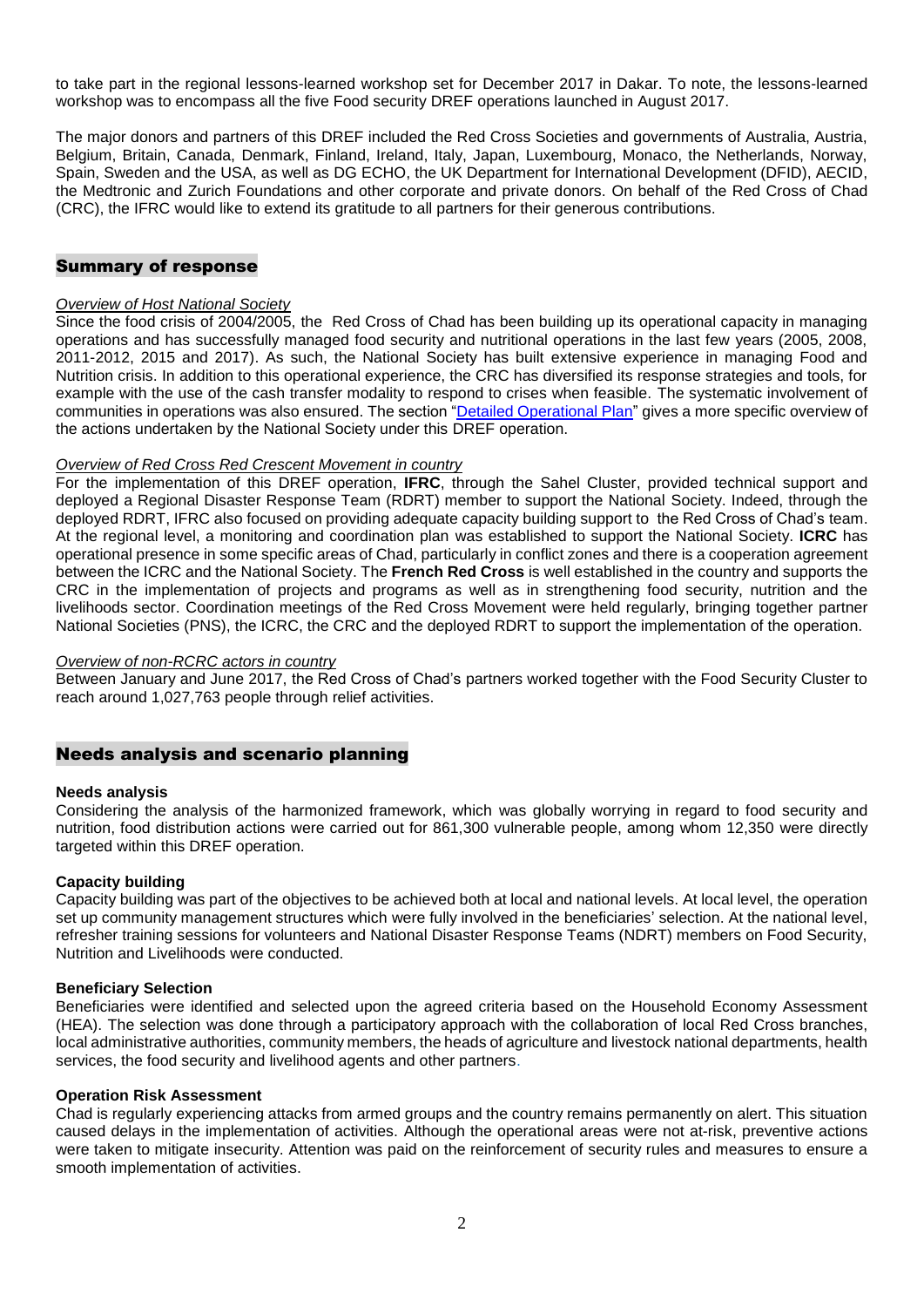# B. OPERATIONAL STRATEGY

## Proposed strategy

The overall objective of this operation was to provide food and preventive nutrition activities for 1,900 households and enable the affected population to survive and meet its immediate needs during the lean season (July to October 2017).

The strategy that was proposed included the following:

- Continuous needs assessments and analysis which were geared towards helping to better define the food security program as well as to consider the short and longer-term aspects to addressing this problem;
- Response to the immediate food and non-food needs of 12,350 people (1,900 households), in the Wave District in *Gouri Rural*, *Doum* and *Kouloudia* sub-prefectures. Nutrition and health / wash activities were also planned to accompany the food assistance.
- <span id="page-2-0"></span>• Protection of the livelihoods of households which were planned to be fully integrated in the four-year Communitybased Resilience Program.

# C. DETAILED OPERATIONAL PLAN

# Early warning and preparedness for Emergency Response

**Outcome 1: Evaluations and coordination are ensured in the implementation of the operation**

**Output 1.1: The food and nutritional situation is determined, and recommendations are made**

## Planned activities

- 1.1.1. Rapid evaluation in the vulnerable pockets
- 1.1.2. In-depth evaluation of the food and nutritional situation
- 1.1.3. Final evaluation of the Operation

## **Output 1.2: Strengthening internal and external coordination**

## Planned activities

- 1.2.1. Communication and visibility on the Operation
- 1.2.2. Internal coordination meetings
- 1.2.3. Participation in Food Security and Nutrition Cluster meetings
- 1.2.4. Participation in Country and regional meetings

## Narrative description of achievements

## **1.1.1. Rapid needs assessments in the vulnerable pockets**

Rapid assessments in areas classified at risk were carried out, to inform the development of the Plan of Action for this DREF operation.

## **1.1.2. In-depth assessment of the food and nutritional situation**

The in-depth assessment enabled the Red Cross od Chad to assess 541 households. Additionally, six focus group discussions were organized, nine key informants were interviewed, 12 village committees were met as well as the heads of technical services and the administrative and traditional authorities of the targeted areas. The results of the assessment reveal that that hunger remains a challenge for many households. Almost three quarters (72.10 percent) of households suffer from poor food consumption with a higher prevalence in the Lake region of Chad (90.96 percent).

## **1.1.3. Final evaluation of the Operation**

A joint lessons-learned workshop, aiming at analysing successes, challenges, best practices and recommendations, to better inform future programs, was conducted in December 2017. In a similar vein, a DREF Review was conducted in February 2018 in Chad by IFRC together with the Canadian Red Cross and the British Red Cross. It analysed and provided an overview of potential options for programming activities and managing food and nutritional crises in the Sahel Region.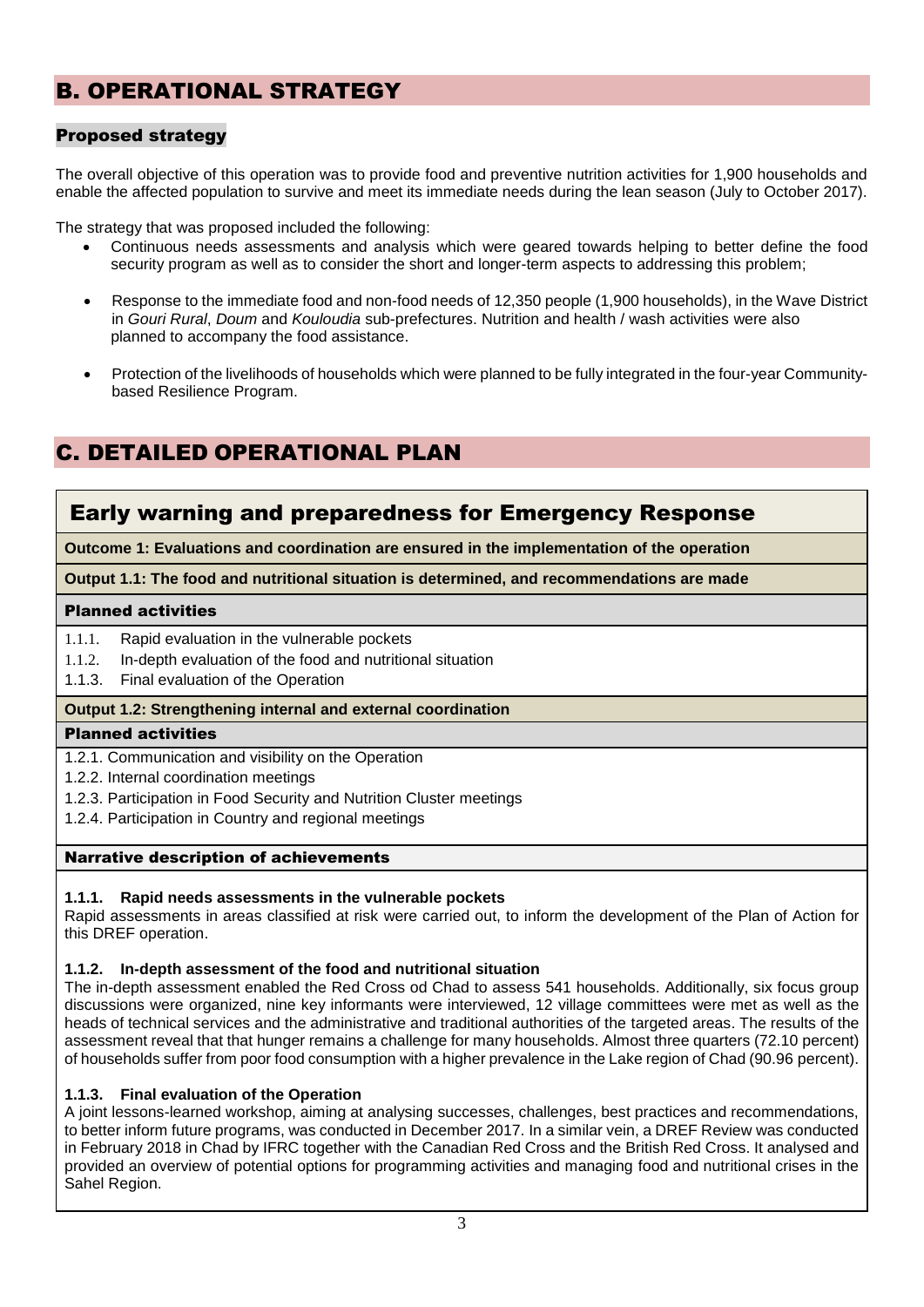## **1.2.1. Communication and visibility on the Operation**

Communication, advocacy and community awareness materials were developed to make visible the relief actions of both the Red Cross of Chad and IFRC through the production and realization of articles, press releases, testimonies, leaflets, photos and videos.

## **1.2.2. Internal coordination meetings**

- ➢ On 5 September 2017, the Red Cross Movement Coordination Meeting was held. It brought together four Red Cross of Chad representatives (Secretary General, programme coordinator, food security focal point, PMER Officer), three ICRC representatives including the Deputy Head of Delegation, two French Red Cross members including the Country Representative and the RDRT deployed by IFRC. This meeting focused on security aspects and the review of activities (common priorities and priorities for each Red Cross Red Crescent family member).
- ➢ Joint actions implemented within the framework of this internal coordination should also be mentioned. For example, ICRC together with the Red Cross of Chad provided assistance to 500 vulnerable households in Ngouboua, Fouli department (Lake region) through the distribution of market gardening seeds and materials (hoes, rakes, beaks).

### **1.2.3. Participation in Food Security and Nutrition Cluster meetings**

- The group named Crisis Group held a meeting on Thursday 14 September 2017 at OCHA headquarters on the food insecurity and malnutrition situation. This meeting enabled participants to share and update information on food insecurity and malnutrition, taking into account the pastoral situation. Some challenges were noted during the meeting amongst which was the unavailability of SMART indicators. Recommendations were made to address them.
- ➢ Another food security cluster meeting held on Wednesday 11 October 2017 and was geared towards assessing the responses to food insecurity. The opportunity was seized to recommend humanitarian partners to complete their interventions as the lean season was almost over, considering that harvests were not effective everywhere. This meeting also announced the presence of legionary caterpillars in some areas such as, Ndjamena.

### **1.2.4. Participation in Country and regional meetings**

- ➢ The November 2017 harmonized framework exercise on food insecurity vulnerability analysis took place and showed that during the period (October to December 2017) the two Lake region departments were in crisis phase and that if nothing was done 17 departments would fall into crisis phase during the projected period (June to August 2018) including Waye department.
- ➢ For the sake of a better coordination of relief activities, the Red Cross of Chad, met with ACTED Country Representative on 08 September 2017. The exchanges focused on the areas of intervention of each actor. Indeed, ACTED also intervened within the framework of food security through cash transfer. These exchanges enabled Red Cross operational team to better define the DREFs intervention villages with support from local authorities and technical services. Thanks to this meeting, the National Society could expand its geographical coverage of interventions.
- ➢ Within the coordination framework with external actors the Red Cross of Chad also met with ALIMA and CARE present in Wayi Department. ALIMA, in partnership with Alerte Santé, was involved in the management of malnourished people at Ngouri health centres and hospital. Red Cross teams thought that the collaboration with Alima would be relevant as the Red Cross intervention included screening and referrals of malnourished children to health centres managed by ALIMA and Alerte Santé.

#### **Challenges**

None reported

#### Lessons Learned

The recommendations for both the Lessons-learned workshop as well as the DREF Review are available on request.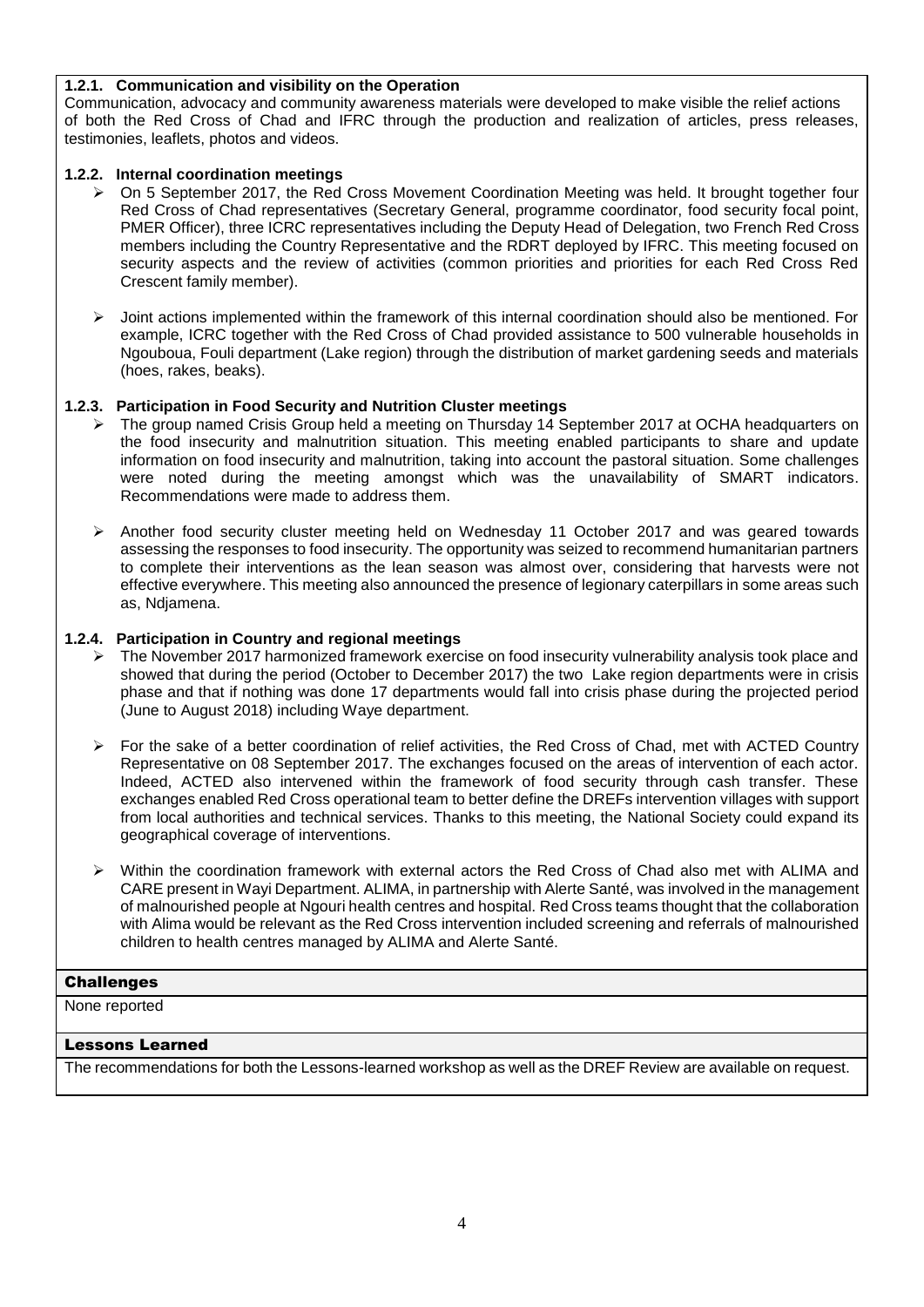# Capacity building of the National Society

**Outcome 2: The technical capacities of Chad Red Cross to meet emergencies and implement Food Security, Nutrition and Livelihoods are strengthened**

**Output 2.1: The Capacity building of the National Society to meet emergencies and implement Nutrition and Livelihoods program is realized**

## Planned activities

- 2.1.1. Training of 20 volunteers on CTP/CBA and targeting/screening techniques
- 2.1.2. Re-training of 20 volunteers and 10 staff members on Food security / Nutrition and Livelihood (NDRT)
- 2.1.3. Participation of two CRC participants in the Food Security RDRT training

## Narrative description of achievements

## **2.1.1. Training of volunteers on screening techniques on targeting/screening techniques**

A total of 60 community volunteers and National Society staff were trained on screening techniques

- $\triangleright$  With the view of promoting early detection of malnutrition in children aged from 6 to 59 months old at community level, the capacity of volunteers on child screening techniques was strengthened. The training was organized on 13 November 2017 and brought together 60 volunteers, including 14 women and 46 men.
- ➢ Additionally, another training related to ODK tool took place from 26 to 27 November 2017 and brought together 25 Red Cross volunteers, including three women. This training was geared towards strengthening the capacity of volunteers in data collection.

## **2.1.2**. **Retraining of 30 NDRT (20 volunteers and 10 National Society staff) in Food security/Nutrition and livelihood and on CTP/CBA modalities in N'djamena**

The capacity building of the National Society was enhanced through the training of 30 NDRTs. Indeed, to strengthen the capacities of volunteers in the field of disaster response in general and precisely in food security and nutrition interventions, a training of the National Disaster Response Team (NDRT) was organized from 14 to 18 September 2017. It brought together a total of 30 persons (20 volunteers and 10 NS staff) of whom 18 men and 12 women. This training enabled the 30 selected volunteers to strengthen their capacities in food security and nutrition thereby improving their understanding of the Sahel food security strategy. The topics related to the Red Cross Movement, accountability, safer access, disaster management, etc. were part of the training curriculum.

### **2.1.3. Participation of two CRC participants in the Food Security RDRT training / Retraining of RDRT in Food Security and Nutrition**

The Food Security and Nutrition focal point as well his colleague in charge of disaster management took part in the RDRT Food Security/Nutrition training organized by IFRC from 14 to 23 August 2017 in Bamako. This training aimed at strengthening National Societies' staff in addressing food insecurity, malnutrition considering gender and accountability in the implementation of programmes and projects.

## **Challenges**

None reported

## Lessons Learned

*None reported*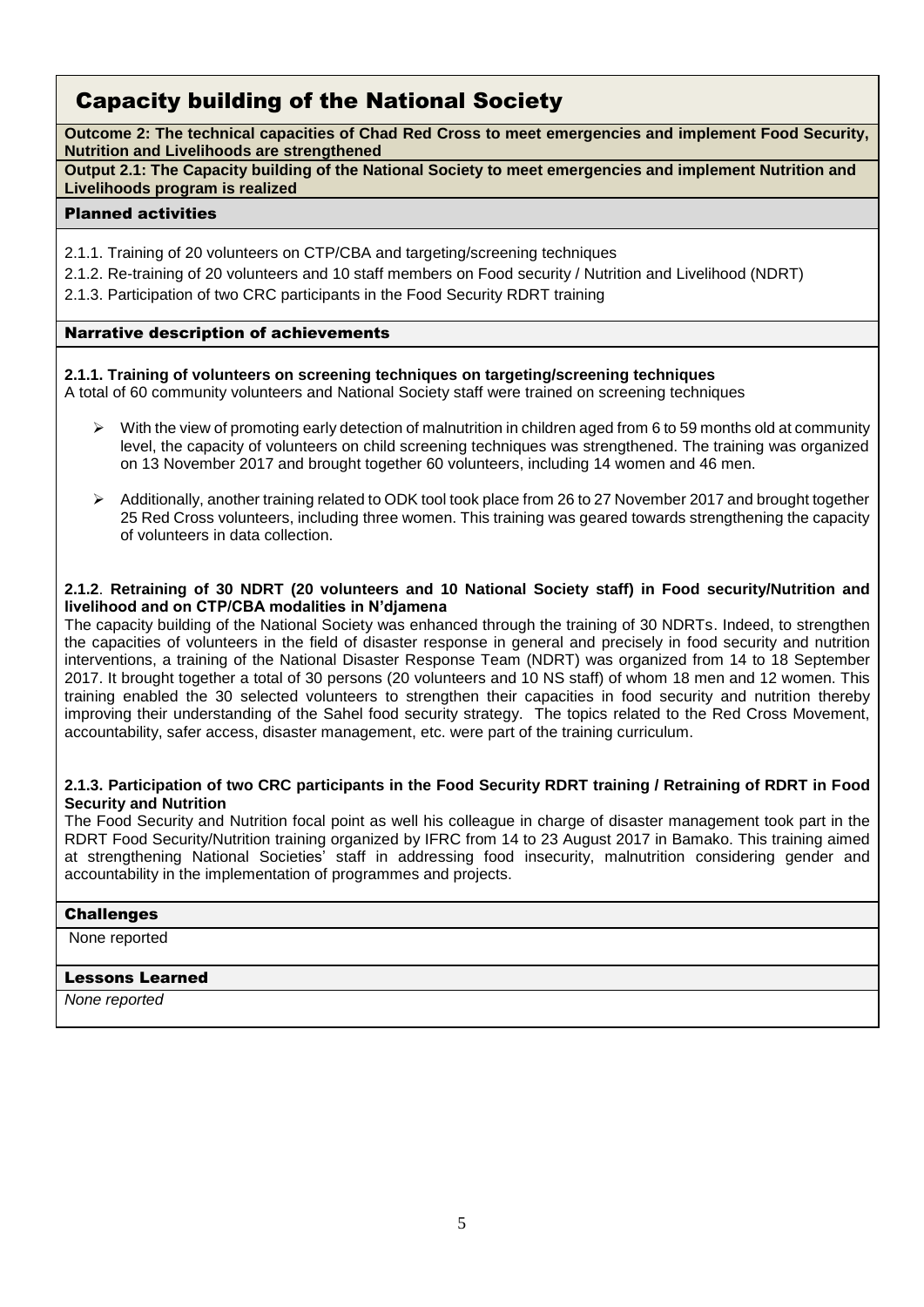# Food security, nutrition and Livelihoods

**Outcome 3: Food and nutritional assistance to the most vulnerable people of Waye department is provided during the lean period (August - September 2017)**

**Output 3.1: Food assistance for 12,350 vulnerable people is provided through conditional cash transfer (vouchers)**

## Planned activities

- 3.1.1. Community Information (authorities, stakeholders)
- 3.1.2. Process community management structures
- 3.1.3. Feasibility analysis on support tools
- 3.1.4. Targeting beneficiaries
- 3.1.5. Obtaining distribution materials
- 3.1.6. Identification and contracting with the financial institutions and shops
- 3.1.7. Preparation of distribution tools
- 3.1.8. Distribution of foodstuffs (cash transfer, vouchers) for one month
- 3.1.9. Post Distribution Monitoring
- 3.1.10. Mid-term evaluation of the intervention

## **Output 3.2: Community-based prevention and care-taking of acute/severe malnutrition are assured**

## Planned activities

- 3.2.1. Routine screening
- 3.2.2. Referencing and counter- referencing of severely malnourished children
- 3.2.3. Monitoring of malnourished children cases
- 3.2.4. Sensitization of caretakers on key health/nutrition practice
- 3.2.5. Promotion of exclusive breastfeeding and adequate supplementary feeding
- 3.2.6. Management of early screening by mothers (PBM approach)
- 3.2.7. Community discussions and awareness

## **Achievements**

## **3.1.1. Community Information (authorities, stakeholders)**

The meeting with authorities (*Préfet,* his Secretary General, the Deputy *Préfet* and the heads of neighbourhoods) aimed mainly at:

- Sharing the action plan with administrative authorities;
- Obtaining their guidance and support regarding the choice of villages where implementation will be carried out;
- Requesting their opinions on the food security situation.

The exchanges were fruitful as the authorities adhered entirely and welcomed the Red Cross initiative. They reiterated their availability and commitment to support the Red Cross. The Deputy *Préfet* and Heads of neighbourhoods/cantons shared the list of villages. A total of 27 villages in five neighbourhoods/cantons were selected based



on vulnerability criteria. *Red Cross team meeting with Landeye village's community . Source: CRC*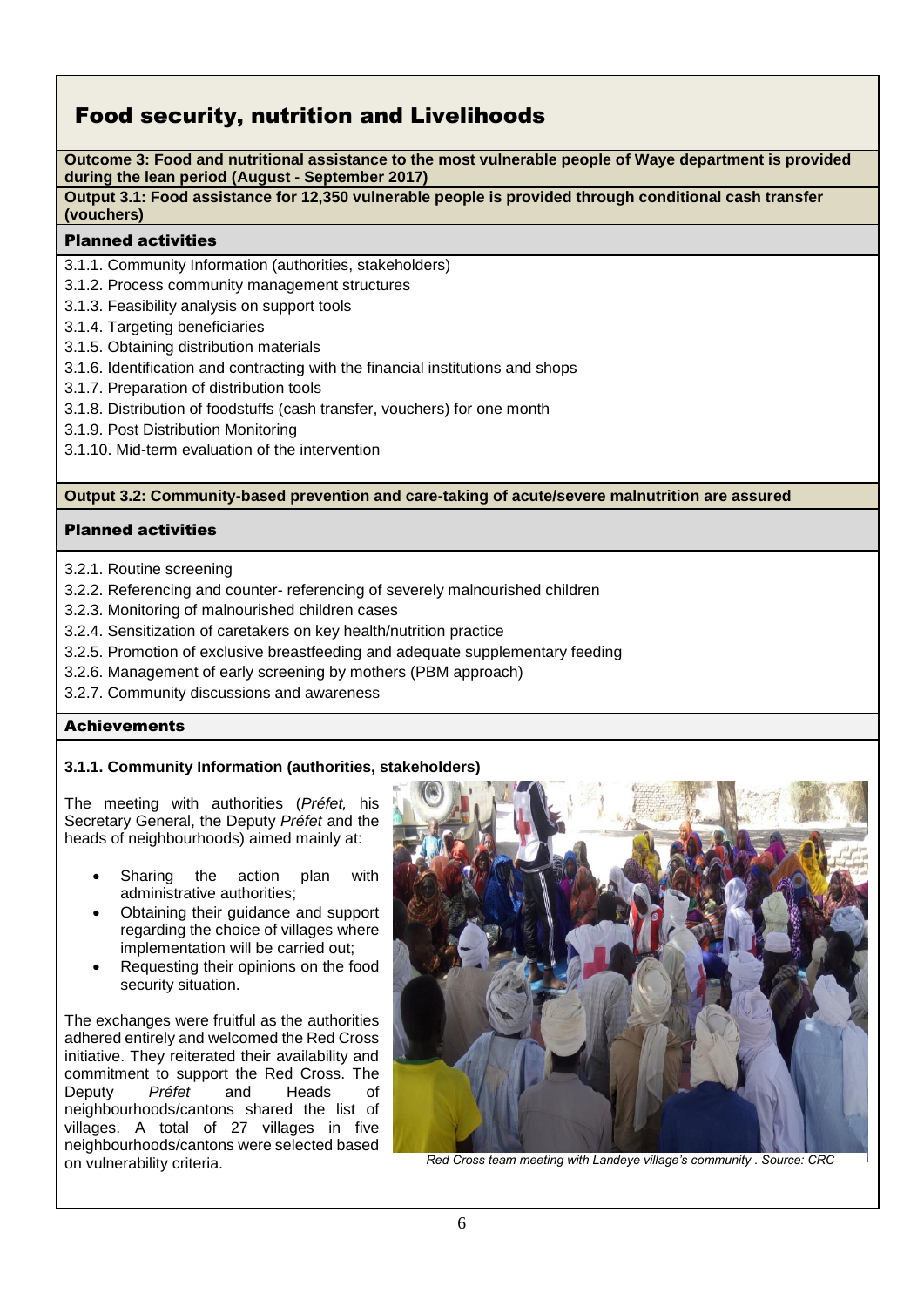## **3.1.2. Process of community management structures**

After the meeting with authorities, the Red Cross operational team visited the 27 selected villages for a large information campaign regarding Red Cross actions in their communities. A general assembly was organised in each village, during which management committees were set up. A total of 54 committees were therefore set up, 27 men's committees and 27 women's committees comprising of 135 men and 135 women for a total of 270 committee members. Their role consisted in following the whole process set up, participating and facilitating all activities and accompanying volunteers in the targeted households.

## **3.1.4. Targeting beneficiaries**

Before each field visit to target beneficiaries, Chad Red Cross operational team informed beneficiaries and traditional leaders on the targeting criterion as well as the dates on which Red Cross teams would visit their communities. They also seized the opportunity of these meetings with communities to share information about the free malnutrition screening and food distribution through food vouchers.

Beforehand, volunteers and supervisors were mobilized to carry out the targeting activities. A total of 60 volunteers including three women, two supervisors (among whom one woman) and three team leaders (among whom one woman) led the targeting activities. Prior to this, they benefited from an orientation on the methodology provided with exhaustive census sheets, and the targeting sheets for beneficiaries. All these efforts resulted in the identification of 12,573 vulnerable people, including 1,843 pregnant and lactating women (FEFA) and 4,171 children under 2 years old.

## **3.1.5. Obtaining distribution materials**

Distribution tools or materials such as targeting, verification, and attendance sheets were developed in accordance with IFRC recommendations and procedures. The food vouchers for successful distribution activities were provided by IFRC Dakar cluster in support to National Societies.

## **3.1.6. Identification and contracting with the financial institutions and shops**

A first meeting enabled Red Cross operational team to identify 17 shopkeepers in the intervention areas. A survey was organised among these shopkeepers based on sheets filled by volunteers. A committee was set to supervise the process. It was comprised of the President of the local Red Cross branch, the food security focal point and the RDRT. Based on the analysis of sheets which considered the quality, the availability of stock, a total of 12 shopkeepers were selected and contracts signed.

## **3.1.7. Preparation of distribution tools**

The preparation of distribution tools was related to the development of data sheets, office equipment and photocopies of field tools. Besides, before the distribution of food vouchers, an information session was organized in each village. During those meetings, the Red Cross operational team, together with the community committees, heads of villages, traditional leaders as well as the community members proceeded to a joint planning of the distribution of food vouchers in each village. The opportunity was seized to share the information on the quantity of food to be distributed per child or adult. Everybody was also well informed about the participation of the community in the process.

## **3.1.8. Food distribution of food stuffs (cash transfer, vouchers) for one month**

- ➢ Food vouchers distribution began on 20 October 2017 and ended on 05 November 2017. During the process, a total of 12,394 food vouchers were distributed to the 12,573 targeted people. This distribution took place in the 27 selected villages and went on smoothly thanks to support from the community management committees. A team of 16 people was mobilized and was comprised of 12 volunteers, 2 supervisors and 2 team leaders (the Food security focal point and the RDRT). Prior to the distribution of vouchers, the volunteers and supervisors were oriented on how to fill vouchers
- ➢ Beneficiaries who received food vouchers started to receive food stuffs during the official launching ceremony which took place on 28 October 2017 and which was chaired by the deputy *préfet* of Ngouri area in presence of representatives of cantons or neighbourhoods' leaders. During the ceremony, the deputy *préfet* expressed his gratitude to Chad Red Cross and the IFRC for their assistance to the vulnerable people. The distribution activities ended on 15 November 2017 in the 17 selected sites. A total of 12,393 beneficiaries received foodstuffs comprised of maize, oil, sugar and salt, the quantity of which varied from one beneficiary to another. The type of food was chosen in common agreement with beneficiaries. It is worth adding that 86.46 tons of maize, 18.57 tons of sugar, 12 tons of oil and 6.19 tons of salt were distributed. In other words, a total of 123.22 tons of food were mobilized to cover the food needs of 12,393 people for 30 days. The following table gives more details on the distribution activities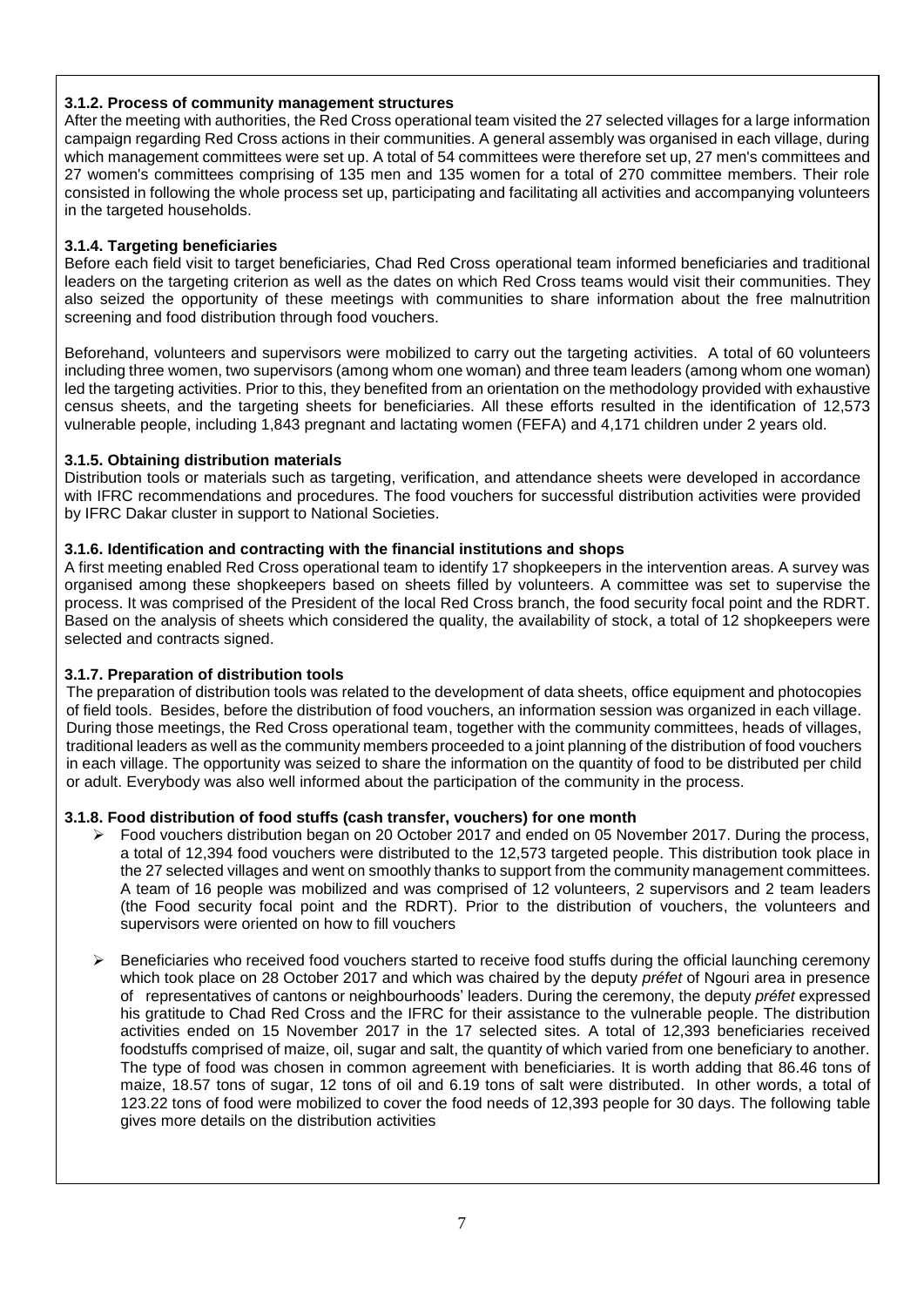| <b>Canton</b>      | <b>Village</b>               | N° of       | <b>Children</b> | <b>Pregnant and</b> | <b>Adults</b> | Total,        |
|--------------------|------------------------------|-------------|-----------------|---------------------|---------------|---------------|
|                    |                              | distributed | under 2         | lactating           |               | beneficiaries |
|                    |                              | vouchers    | years old       | women               |               | reached       |
| <b>Djigdada</b>    | Tada                         | 200         | 54              | 21                  | 125           | 200           |
|                    | Bili                         | 247         | 86              | 42                  | 119           | 247           |
|                    | Doula                        | 110         | 48              | 25                  | 37            | 110           |
|                    | Kerey                        | 199         | 75              | 5                   | 119           | 199           |
|                    | <b>Sub-total Djigdada</b>    | 756         | 263             | 93                  | 400           | 756           |
|                    | Ndjitoua                     | 615         | 210             | 100                 | 305           | 615           |
| <b>Dibinintchi</b> | Lo-Shouta                    | 204         | 53              | 22                  | 129           | 204           |
|                    | Karoua                       | 809         | 237             | 53                  | 519           | 809           |
|                    | <b>Sub-total Dibinintchi</b> | 1628        | 500             | 175                 | 953           | 1,628         |
|                    | Kiwa                         | 432         | 63              | 74                  | 295           | 432           |
| Yalita             | Bouroudo                     | 1142        | 492             | 178                 | 472           | 1142          |
|                    | Bralngodou                   | 900         | 401             | 96                  | 403           | 900           |
|                    | <b>Sub-total Yalita</b>      | 2,474       | 956             | 348                 | 1,170         | 2,474         |
|                    | Mana                         | 478         | 176             | 47                  | 255           | 478           |
|                    | Landé yée                    | 489         | 131             | 35                  | 323           | 489           |
|                    | Aougadiri 1                  | 328         | 153             | 41                  | 134           | 328           |
|                    | Kollaye                      | 220         | 70              | 41                  | 109           | 220           |
|                    | Roudo Mara                   |             |                 |                     |               |               |
|                    | Boursari                     | 799         | 236             | 80                  | 483           | 799           |
| <b>Ngouri</b>      | Blango 1                     | 240         | 30              | 90                  | 120           | 240           |
|                    | Blango 2                     | 170         | 67              | 42                  | 61            | 170           |
|                    | <b>Blango 3</b>              |             |                 |                     |               |               |
|                    | (Manchouri)                  | 360         | 70              | 110                 | 180           | 360           |
|                    | Roudo Ndjara 1               | 131         | 44              | 31                  | 56            | 131           |
|                    | Aougaderi 2                  | 114         | 39              | 17                  | 58            | 114           |
|                    | Roudo Ndjara 2               | 941         | 356             | 98                  | 487           | 941           |
|                    | <b>Sub-total Ngouri</b>      | 4,270       | 1,372           | 632                 | 2,266         | 4,270         |
|                    | Deyla 1                      | 581         | 66              | 96                  | 419           | 581           |
|                    | Deyla 2                      | 191         | 36              | 47                  | 108           | 191           |
|                    | Kermaron 1, 2,               |             |                 |                     |               |               |
| <b>Baderi</b>      | 3, 4, 5                      | 617         | 260             | 58                  | 299           | 617           |
|                    | Houni                        | 552         | 176             | 90                  | 286           | 552           |
|                    | Ngourtou 1                   | 772         | 231             | 200                 | 340           | 771           |
|                    | Ngourtou 2                   | 553         | 188             | 70                  | 295           | 553           |
|                    | <b>Sub-total Baderi</b>      | 3266        | 957             | 561                 | 1,747         | 3,265         |
|                    | <b>Grand Total</b>           | 12,394      | 4,048           | 1,809               | 6,536         | 12,393        |

## **3.1.9. Post Distribution Monitoring (PDM)**

The PDM was geared towards collecting data to assess the organization of distribution activities; the use of food vouchers by beneficiaries; the use of food by the beneficiaries; relevant intervention modalities regarding food and nutrition security in the community as well as the impact of cash on beneficiary households and shopkeepers.

The survey was carried out through a quantitative household questionnaire and was conducted through household visits. The questionnaire was therefore submitted to a sample of 386 households among the 12,393 beneficiaries of cash transfer. Household data collection was carried out by a team of 12 interviewers in 14 villages from 23 to 29 November 2017. These interviewers were trained on the questionnaire by the food security focal point and DREF supervisors. The PDM survey revealed the following achievements and recommendations:

 $\triangleright$  The cash transfer went smoothly without a rush or any major incident.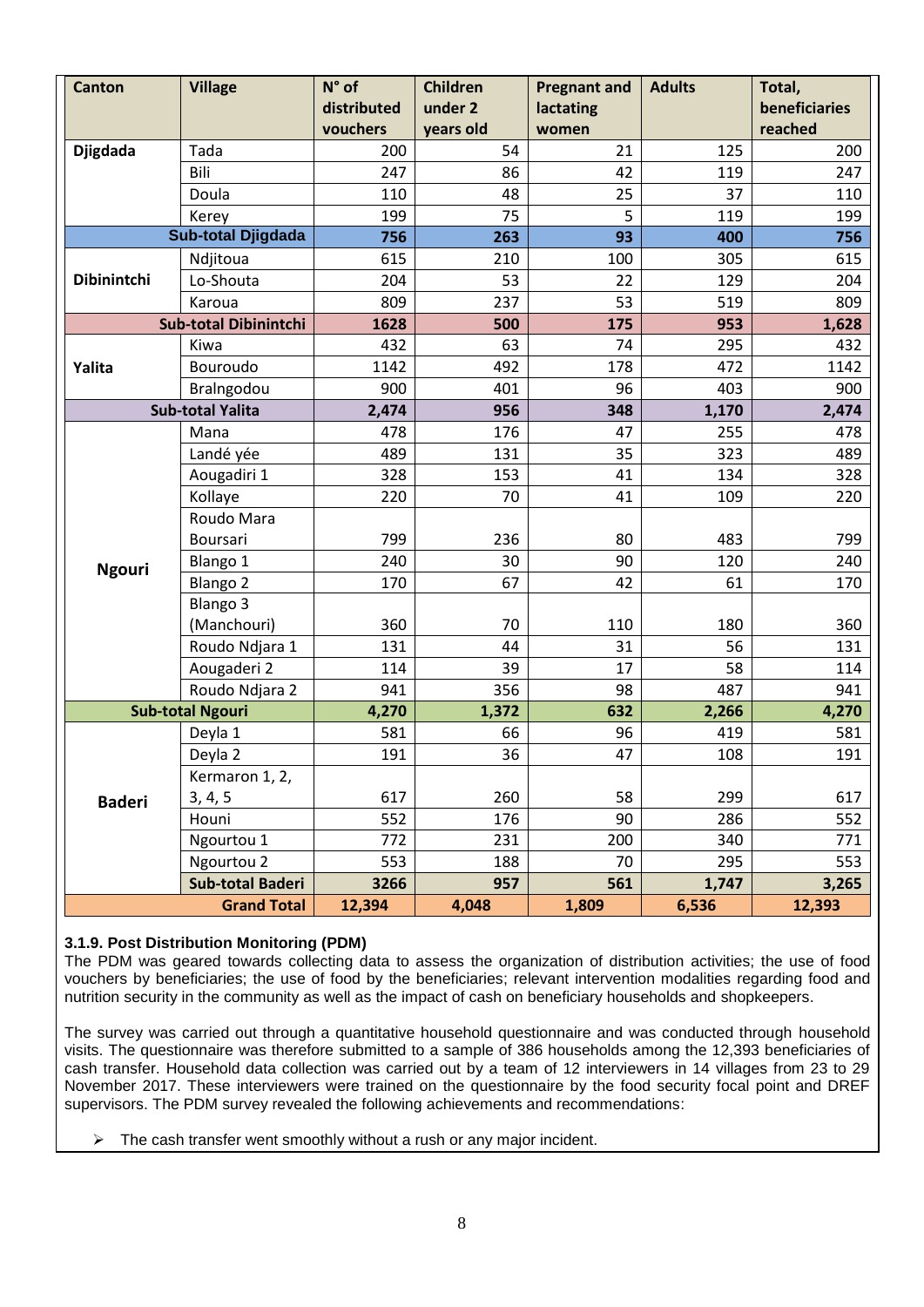- ➢ The food received was used primarily for consumption (99.5 percent), which meets not only the initial needs analysis conducted by CRC team but also the community's loyalty through messages transmitted during various awareness sessions on the use of the food received.
- ➢ When possible, increase the value food voucher in future cash transfer interventions considering food prices and the average household size (about seven persons).
- In areas where conditions allow it, develop continuous production alternatives such as market gardening to strengthen the food autonomy of people during hard times.

## **3.2.1. Routine screening**

The prevention and community management of acute malnutrition was ensured through screening and referral of malnourished children, awareness raising and training of mothers of children on Mother Brachial perimeter approach. The Red Cross operational team was committed to conduct systematic screening of malnutrition among children from 06 to 59 months and contribute to the referral of severely or moderately malnourished children to the nearest care centres in order to prevent or treat malnutrition among vulnerable groups. With this view, a systematic screening of all children from 6 to 59 months old was organized in the 27 targeted villages. To achieve this goal, the Red Cross of Chad deployed 60 community volunteers and two supervisors involved in screening, referrals and awareness raising activities. These volunteers were previously trained on screening techniques which consist in taking the measurement of the circumference of the left arm (brachial perimeter) using the *Middle-upper arm circumference* (MUAC) ribbons for a systematic screening of children from 6 to 59 months old to detect moderately or severely malnourished children. A reference card was given to children whose PBs were red or yellow or who had oedema. Additionally, volunteers explained to mothers the importance of going to the nearest nutrition centre (CNA and CNS) with their reference card to treat children. The volunteers also trained mothers on MUAC taking techniques (Mother Brachial Perimeter approach) to enable them to regularly proceed to the screening of their children. With this approach, it was possible to know the nutritional status of a child and take early actions in case of any nutritional issue.

|                    | Children 6-59 months old |                             |                             |                                                 | Total children from 6-59 months old |       |                                   |  |
|--------------------|--------------------------|-----------------------------|-----------------------------|-------------------------------------------------|-------------------------------------|-------|-----------------------------------|--|
| <b>Canton</b>      | BP>=125mm<br>(Green)     | 115 SBP > 125mm<br>(Yellow) | <b>BP&lt;115mm</b><br>(Red) | <b>Children With</b><br>bilateral <b>Œdemas</b> | <b>Boys</b>                         | Girls | <b>Total children</b><br>screened |  |
| <b>Ngouri</b>      | 978                      | 95                          | 23                          | 0                                               | 639                                 | 457   | 1,096                             |  |
| <b>Baderi</b>      | 1,016                    | 122                         | 19                          | 0                                               | 534                                 | 623   | 1,157                             |  |
| <b>Dibinintchi</b> | 463                      | 26                          |                             | 0                                               | 276                                 | 214   | 490                               |  |
| Yalita             | 634                      | 60                          | 6                           | 0                                               | 346                                 | 354   | 700                               |  |
| <b>Djigdada</b>    | 226                      | 14                          | 0                           | 0                                               | 115                                 | 125   | 240                               |  |
| <b>Total</b>       | 3,317                    | 317                         | 43                          | 0                                               | 1,910                               | 1,773 | 3,683                             |  |

## **3.2.2. Referencing and counter- referencing of severely malnourished children**

The screening activities enabled to reach 3,683 children out of the 4,401 targeted ones, (please see the table above). Some 43 severely malnourished children were conveyed to the therapeutic nutrition centres for treatment at Ngouri hospital and 317 children were referred to the various outpatient treatment centres. The treatment was ensured by the Ministry of Public Health with support from *Alerte Santé* NGO. It is worth mentioning that malnutrition remains a major concern in the Lake region in general with an overall acute malnutrition rate of 18.1 percent (according to the August 2017 SMART survey) and Waye Department in particular, despite the Government and its partners efforts. Indeed, the results of the screening activities revealed global acute malnutrition rates that remain above the WHO emergency threshold of 15 percent

This nutritional situation in the Ngouri sub-prefecture is mainly due to recurrent food crises affecting the Lake region, as well as poor access to health services, inadequate infant and young child feeding practices and sub-optimal hygiene and sanitation conditions

## **3.2.3. Monitoring of malnourished children cases/Sensitization of caretakers on key health/nutrition practices/ Community discussions and awareness**

A total of 27 awareness sessions on key health and nutrition practices were conducted for mothers and particularly for caretakers of malnourished children to ensure a proper care of the latter. During this awareness campaign, several topics were discussed by volunteers including: Food and personal hygiene – Sanitation - Exclusive breastfeeding - Infant and young child feeding - Good complementary feeding - Vaccination of children and prenatal consultations, among others.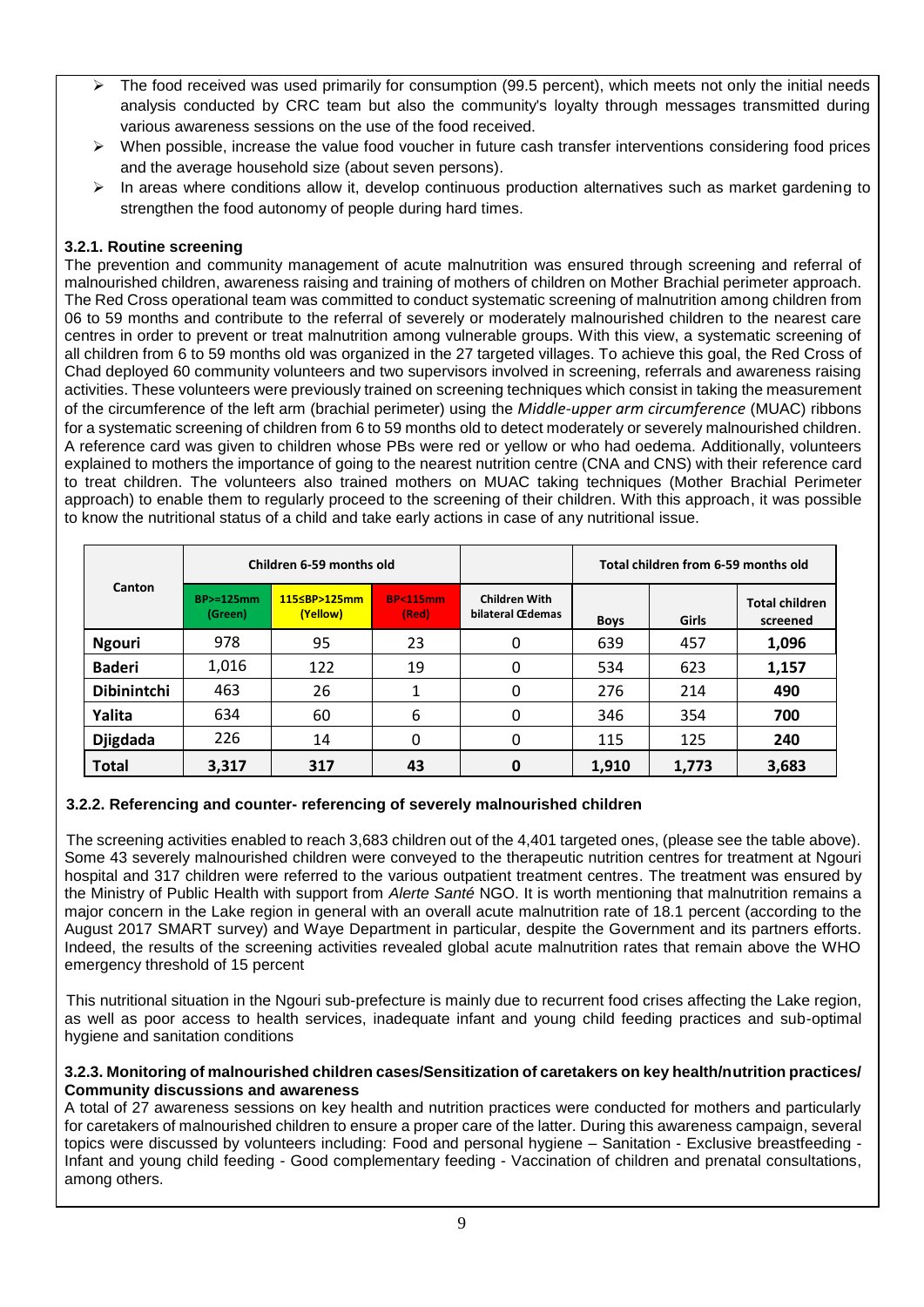## **3.2.4. Sensitization of caretakers on key health/nutrition practices**

This activity was conducted as part of the awareness campaign. Please see 3.2.3.



*Cooking demonstration in a Nutrition Learning and Rehabilitation Centre* (FARN)

#### **3.2.5. Promotion of exclusive breastfeeding and adequate supplementary feeding**

A total of 27 group discussions were held in the Nutrition Learning and Rehabilitation Centres (FARN) in the 27 targeted villages from 20 to 28 December 2017, during which FARN groups were set and were only comprised of about twenty women with malnourished children or at risk of malnutrition. During these group discussions, the volunteers addressed topics related to the prevention of<br>malnutrition followed by cooking malnutrition followed by demonstrations and preparation of enriched porridge based on local products (millet, maize, flour, groundnuts, wheat, curdled milk and sugar). A total of 540 mothers took part to these discussions.

## **3.2.6. Management of early screening by mothers (PBM approach)**

As part of community capacity building, prevention and early detection of malnutrition among children, this practical training on early screening techniques for Mother Brachial Perimeter was organized at community level to enable mothers to measure themselves the arm circumferences of their children to check their nutritional status. A total of 1,658 mothers learned this screening technique and each of them received a MUAC. Additionally, 54 community members (on a basis of two persons per village), received an orientation on how to refer malnourished or sick children to health centres in their respective areas and to look for abandonment cases.

## **3.2.7. Community discussions and awareness**

Please refer to point 3.2.3 above as this was conducted as part of awareness activities.

## Challenges

- ➢ There were no shops and therefore no shop keeper in the targeted villages. Besides, villages were 5 to 40 km far from Ngouri, the capital of the department. The negotiations with shopkeepers included that they transport foodstuffs to be distributed in the selected distribution sites.
- ➢ Feasibility analysis on support tools/ Mid-term evaluation of the intervention: No activity reported

## Lessons Learned

It was relevant to involve community management committees in the implementation of activities such as targeting, of beneficiaries, coordination. It did encourage community empowerment and prepared them for the recovery phase.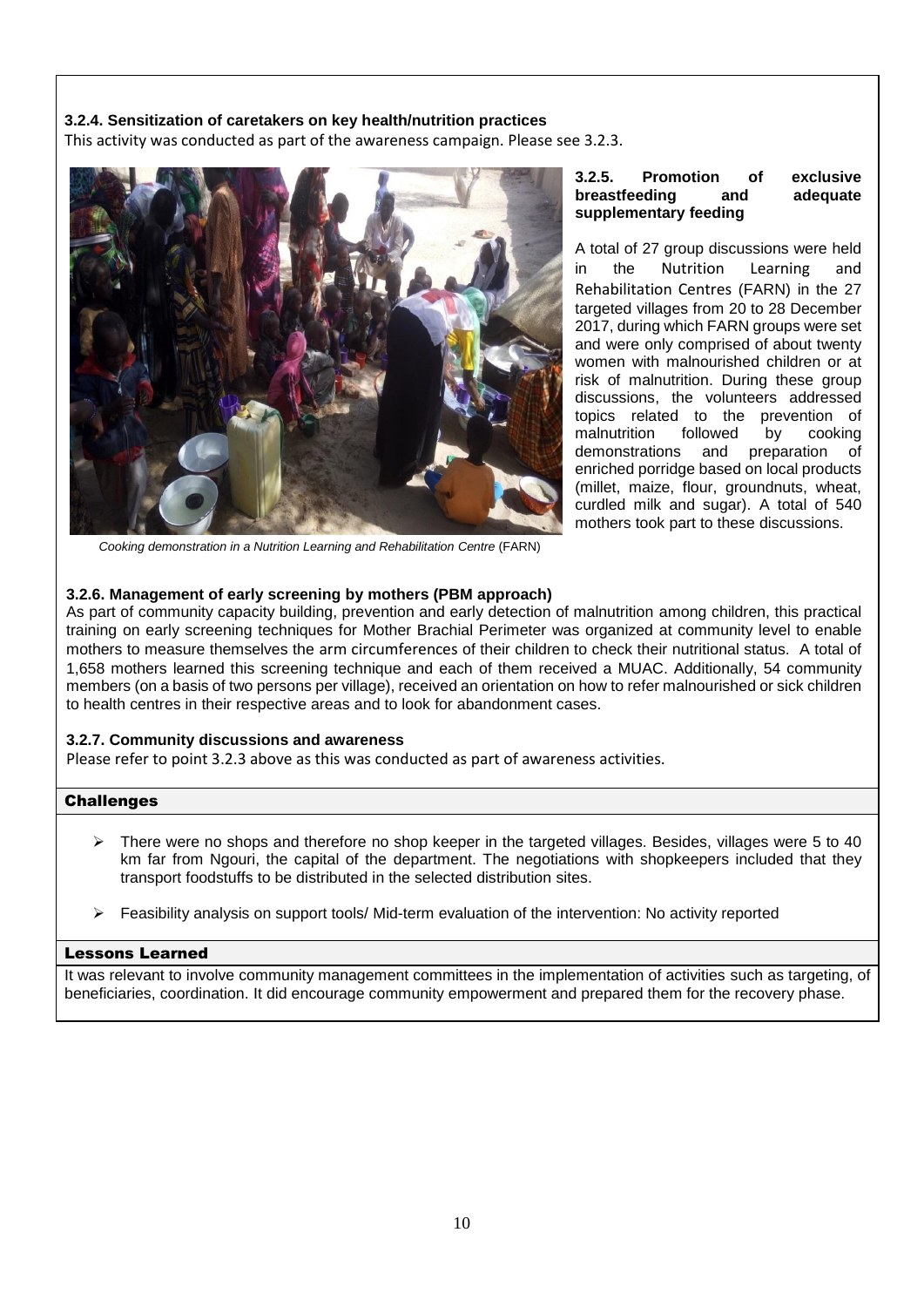# Water, sanitation and hygiene

**Outcome 4: Reduction in risk of water-borne and water-related diseases in the targeted communities**

#### **Output 4.1: Continuous assessment and provision of WASH services to affected communities**

#### Planned activities

- 4.1.1. Setting up a community surveillance system
- 4.1.2. Treatment of water in households
- 4.1.3. Hygiene promotion
- 4.1.4. Training of CBS, ECV and WASH volunteers

#### **A**chievements

### **4.1.1. Setting up a community surveillance system**

It was important to strengthen community surveillance for early detection, investigation and management to mitigate the negative impact of diseases and outbreaks at community level. Thus, a community-based surveillance system was set up in the 27 villages and volunteers trained in CBS and ECV for epidemic prevention and response. They have the key role for sharing timely information for a quick response action. A good referral system was set up with communication to the appropriate health structure.

### **4.1.2. Treatment of water in households**

Water, Sanitation and Hygiene (WASH) was a key priority, knowing the close link between nutrition and WASH. To this end, WASH activities were implemented to ensure access to potable water to vulnerable people through the practice of water chlorination and environmental sanitation. Attention was stressed on hand washing with demonstrations of hand washing with soap and water. To encourage better hygiene practises, a total of 1,770 households received each a piece of 250g soap just to encourage hand washing promotion and personal hygiene. Another total of 700 households received each half a litre of bleach to enable them to bleach the water before use.

These actions were carried out alongside hygiene and health promotion activities with effective social mobilization and education at community level. A total of 7,927 including 898 men took part in the social mobilization activities. Regarding sanitation, it is worth deploring the lack of latrines in all targeted villages. During mass mobilization campaigns, the importance of latrine to reduce risks of diseases was discussed.

## **4.1.3. Hygiene promotion**

A total of 27 community discussion sessions were facilitated by volunteers on various topics such as prevention and management of malnutrition, exclusive breastfeeding, infant and young child feeding, food, body and clothing hygiene and child immunization. A total of 6,727 people, from the 27 villages including 5,839 women took part to these community discussions.

## **4.1.4. Training of CBS, ECV and WASH volunteers**

As part of building community capacity to respond to emergencies and reduce water-borne diseases, community volunteers received 5 days of training on Epidemic Control for Volunteers (ECV), Community-Based Surveillance (CBS) and WASH. This training, which took place from 14 to 18 November 2017, brought together 54 volunteers from the 27 targeted villages on a basis of two volunteers per village. This training was facilitated by the Food Security focal point, the WASH manager and the two supervisors.

#### Challenges

None reported.

#### Lessons Learned

None reported.

# D. THE BUDGET

The overall budget for this operation was CHF 233,017 of which CHF 231,225 were utilized. The balance of CHF 1,792 will be returned to the DREF Fund. The over expenditure related to "*Transport & Vehicles Costs" (CHF 15,999) and "*Volunteers" (CHF 3,130) budget lines is due to faulty planning as these were under budgeted. More details **[here](#page-12-0)**.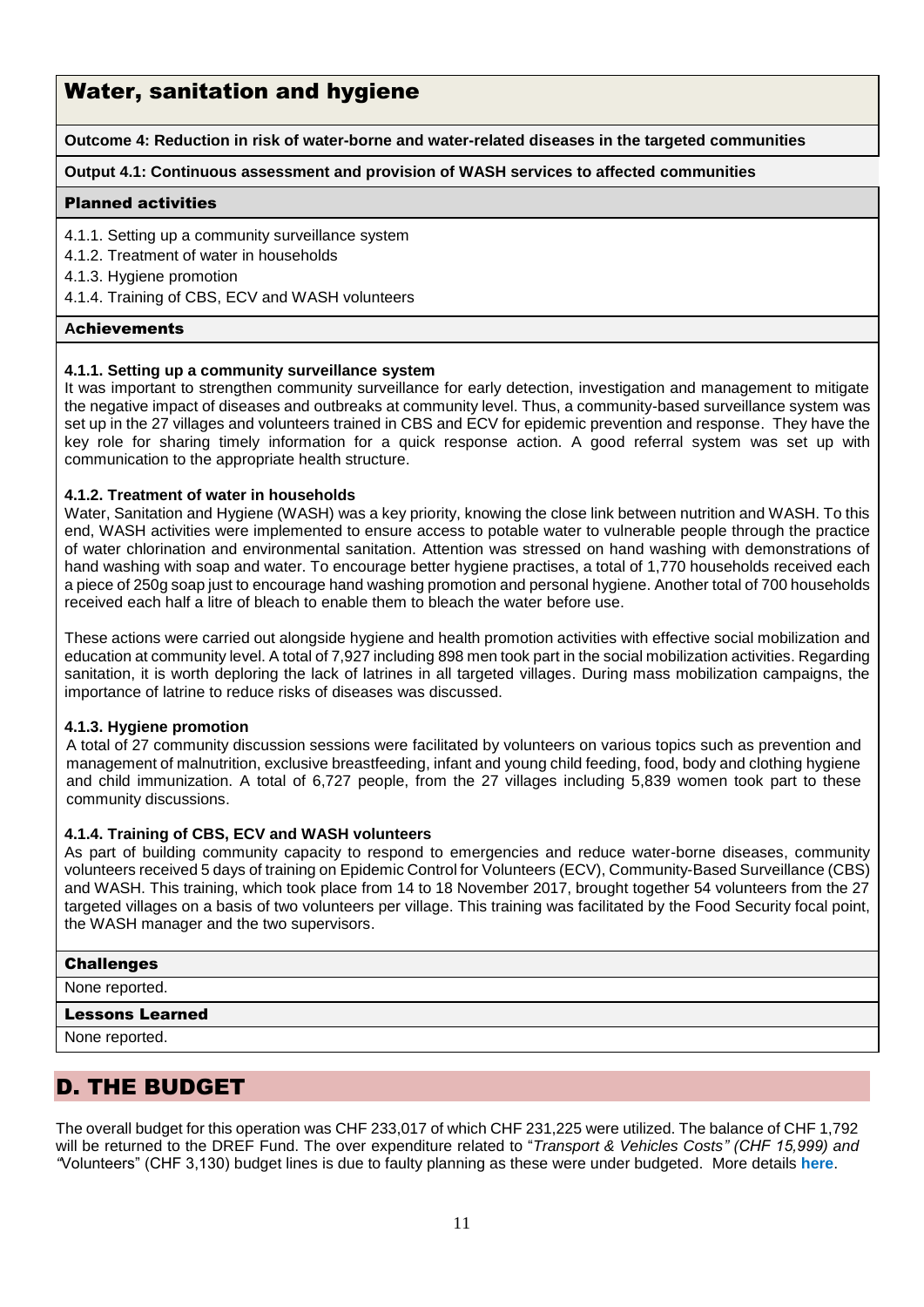# Contact information

| Reference<br>documents                                                                    | For further information, specifically related to this operation please contact:                                                                                                                                                                                           |
|-------------------------------------------------------------------------------------------|---------------------------------------------------------------------------------------------------------------------------------------------------------------------------------------------------------------------------------------------------------------------------|
| $\overline{\mathsf{K}}$<br>Click here for:                                                | <b>In Chad Red Cross Society</b><br>Barmisas Zam BONGOS, Secretary General; email: Bbarminas.201@gmail.com                                                                                                                                                                |
| <b>Emergency Plan</b><br>of Action (EPoA)<br><b>Operation</b><br>$\bullet$<br>Update no 1 | In the Sahel Country Cluster Support Team<br>Anne Elisabeth Leclerc, Head of Sahel Country Cluster, phone: +221 786 390 794;<br>email: <b>Anne.leclerc@ifrc.orgl</b> ; Luca Parodi, Disaster Management delegate;<br>phone: +221 786 206 040; email: luca.parodi@ifrc.org |
|                                                                                           | In IFRC Africa Regional Office:<br>Adesh Tripathee, Head of the Disaster Management Unit; Nairobi;<br>email: adesh.tripathee@ifrc.org;                                                                                                                                    |
|                                                                                           | <b>In IFRC Geneva</b><br>Eszter Matyeka, DREF Senior Officer; phone: +41754198604;<br>email: eszter.matyeka@ifrc.org                                                                                                                                                      |
|                                                                                           | For IFRC Resource Mobilization and Pledges support:<br>In IFRC Africa Regional Office: Kentaro Nagazumi, Head of Partnership and<br>Resource Development; phone: +254-202-835-155;<br>email: kentaro.nagazumi@ifrc.org                                                    |
|                                                                                           | For In-Kind donations and Mobilization table support:<br>In IFRC Africa Regional Office: Rishi Ramrakha, Head of Africa Regional Logistics<br>Unit; phone: +254-733-888-022 & Fax +254-202-712-777;<br>email: rishi.ramrakha@ifrc.org                                     |
|                                                                                           | For Performance and Accountability support (planning, monitoring, evaluation and<br>reporting enquiries)<br>In IFRC Africa Regional Office : Fiona Gatere, PMER Coordinator;<br>phone: +254780771139; email: fiona.gatere@ifrc.org;                                       |

## How we work

All IFRC assistance seeks to adhere to the **Code of Conduct** for the International Red Cross and Red Crescent Movement and Non-Governmental Organizations (NGO's) in Disaster Relief and the **Humanitarian Charter and Minimum Standards in Humanitarian Response (Sphere**) in delivering assistance to the most vulnerable. The IFRC's vision is to inspire**, encourage, facilitate and promote at all times all forms of humanitarian activities** by National Societies, with a view to **preventing and alleviating human suffering**, and thereby contributing to the maintenance and promotion of human dignity and peace in the world.

www.ifrc.org Saving lives, changing minds.



The IFRC's work is guided by Strategy 2020 which puts forward three strategic aims:

- **1.** Save lives, protect livelihoods, and strengthen recovery from disaster and crises.
- **2.** Enable healthy and safe living.
- **3.** Promote social inclusion and a culture of non-violence and peace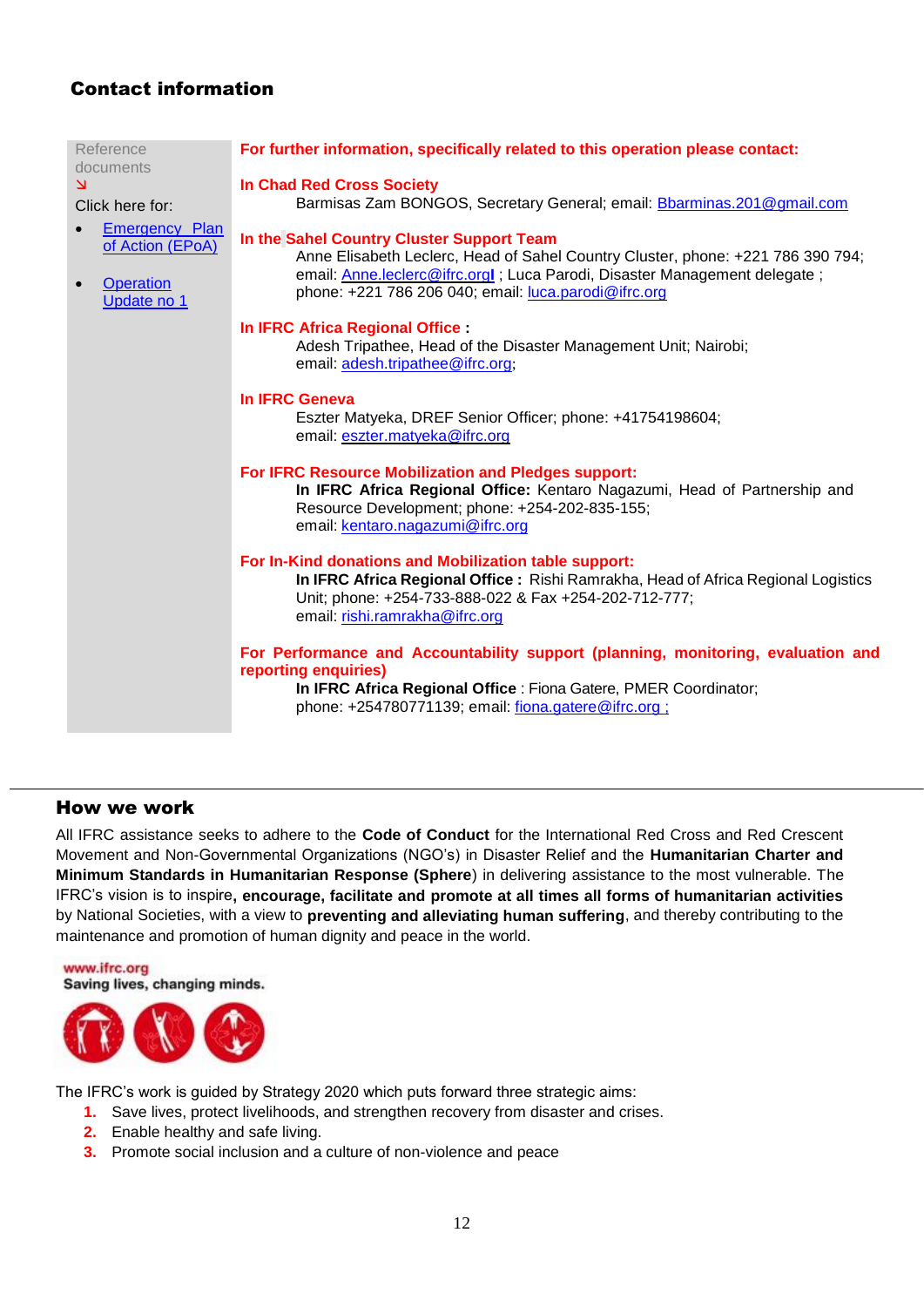## <span id="page-12-0"></span>**Disaster Response Financial Report**

## MDRTD015 - Chad - Food Crisis

Timeframe: 11 Aug 17 to 11 Jan 18 Appeal Launch Date: 11 Aug 17 Final Report

| <b>Selected Parameters</b>            |   |         |                    |  |  |  |  |  |
|---------------------------------------|---|---------|--------------------|--|--|--|--|--|
| Reporting Timeframe 2017/8-2018/2     |   |         | Programme MDRTD015 |  |  |  |  |  |
| Budget Timeframe 2017/8-2018/1        |   | Budget  | APPROVED           |  |  |  |  |  |
| Split by funding source               |   | Project | PTD025             |  |  |  |  |  |
| Subsector:                            | ÷ |         |                    |  |  |  |  |  |
| All figures are in Swiss Francs (CHF) |   |         |                    |  |  |  |  |  |

# **I. Funding**

|                                | Raise<br>humanitarian<br>standards | <b>Grow RC/RC</b><br>services for<br>vulnerable<br>people | Strengthen RC/<br><b>RC</b> contribution<br>to development | Heighten<br>influence and<br>support for<br><b>RC/RC work</b> | Joint working<br>and<br>accountability | <b>TOTAL</b> | Deferred<br>Income |
|--------------------------------|------------------------------------|-----------------------------------------------------------|------------------------------------------------------------|---------------------------------------------------------------|----------------------------------------|--------------|--------------------|
| A. Budget                      |                                    | 233,017                                                   |                                                            |                                                               |                                        | 233,017      |                    |
| <b>B. Opening Balance</b>      |                                    |                                                           |                                                            |                                                               |                                        |              |                    |
| Income                         |                                    |                                                           |                                                            |                                                               |                                        |              |                    |
| Other Income                   |                                    |                                                           |                                                            |                                                               |                                        |              |                    |
| <b>DREF Allocations</b>        |                                    | 233,017                                                   |                                                            |                                                               |                                        | 233,017      |                    |
| C4. Other Income               |                                    | 233,017                                                   |                                                            |                                                               |                                        | 233,017      |                    |
| C. Total Income = $SUM(C1.C4)$ |                                    | 233,017                                                   |                                                            |                                                               |                                        | 233,017      |                    |
| D. Total Funding = $B + C$     |                                    | 233,017                                                   |                                                            |                                                               |                                        | 233,017      |                    |

\* Funding source data based on information provided by the donor

## **II. Movement of Funds**

|                                    | Raise<br>humanitarian<br>standards | <b>Grow RC/RC</b><br>services for<br>vulnerable<br>people | Strengthen RC/<br><b>RC</b> contribution<br>to development | Heighten<br>influence and<br>support for<br><b>RC/RC</b> work | Joint working<br>and<br>accountability | <b>TOTAL</b> | <b>Deferred</b><br>Income |
|------------------------------------|------------------------------------|-----------------------------------------------------------|------------------------------------------------------------|---------------------------------------------------------------|----------------------------------------|--------------|---------------------------|
| <b>B. Opening Balance</b>          |                                    |                                                           |                                                            |                                                               |                                        |              |                           |
| C. Income                          |                                    | 233,017                                                   |                                                            |                                                               |                                        | 233,017      |                           |
| E. Expenditure                     |                                    | $-231.225$                                                |                                                            |                                                               |                                        | $-231,225$   |                           |
| F. Closing Balance = $(B + C + E)$ |                                    | 1,792                                                     |                                                            |                                                               |                                        | 1,792        |                           |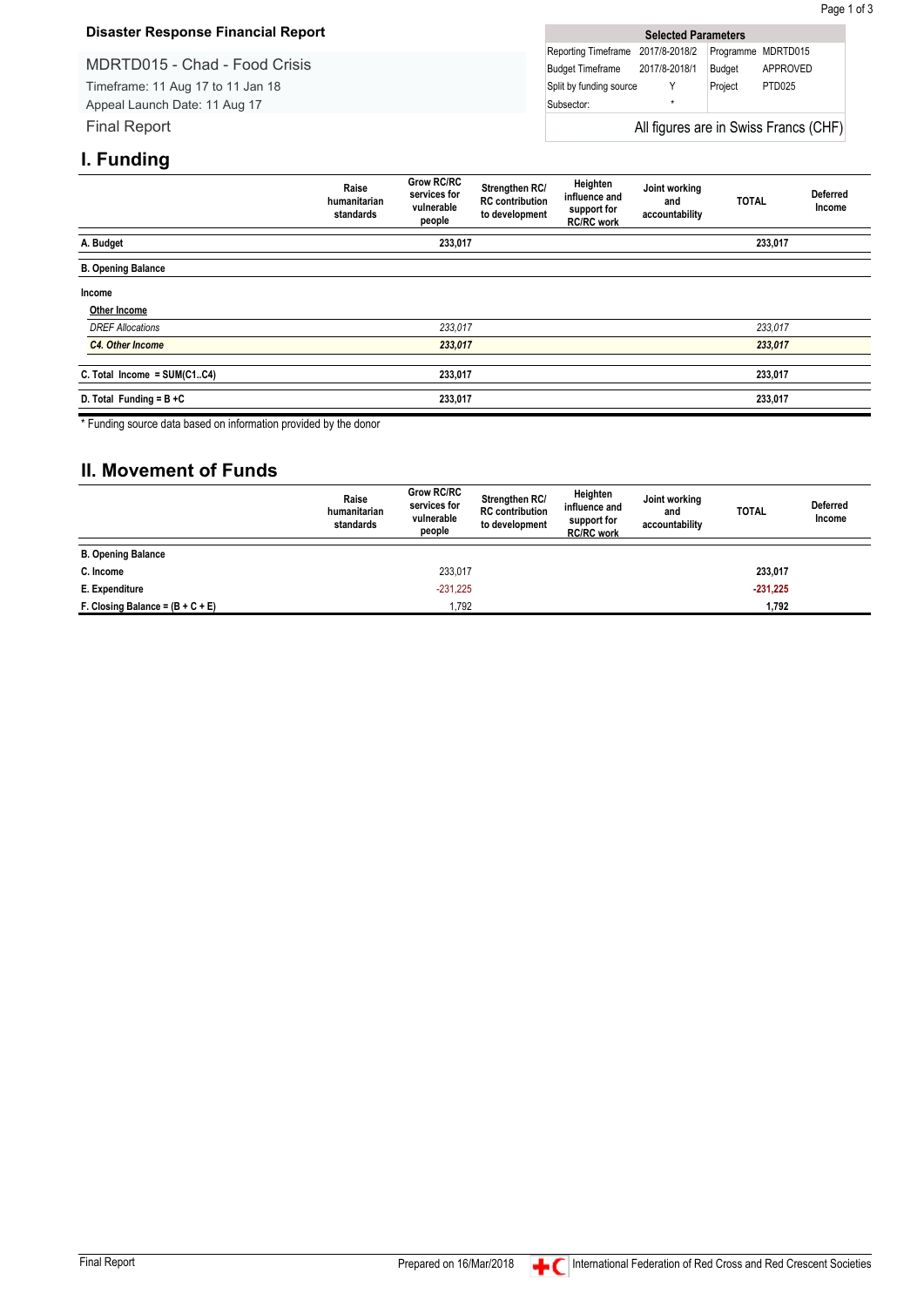## **Disaster Response Financial Report**

## MDRTD015 - Chad - Food Crisis

Timeframe: 11 Aug 17 to 11 Jan 18 Appeal Launch Date: 11 Aug 17 Final Report

| <b>Selected Parameters</b>        |         |         |                                       |  |  |  |  |  |
|-----------------------------------|---------|---------|---------------------------------------|--|--|--|--|--|
| Reporting Timeframe 2017/8-2018/2 |         |         | Programme MDRTD015                    |  |  |  |  |  |
| Budget Timeframe 2017/8-2018/1    |         | Budget  | <b>APPROVED</b>                       |  |  |  |  |  |
| Split by funding source           |         | Project | PTD025                                |  |  |  |  |  |
| Subsector:                        | $\star$ |         |                                       |  |  |  |  |  |
|                                   |         |         | All figures are in Swiss Francs (CHF) |  |  |  |  |  |

## **III. Expenditure**

|                                                 |               |                                    |                                                    |                                                     | Expenditure                                             |                                        |              |           |
|-------------------------------------------------|---------------|------------------------------------|----------------------------------------------------|-----------------------------------------------------|---------------------------------------------------------|----------------------------------------|--------------|-----------|
| <b>Account Groups</b>                           | <b>Budget</b> | Raise<br>humanitarian<br>standards | Grow RC/RC<br>services for<br>vulnerable<br>people | Strengthen RC/<br>RC contribution<br>to development | Heighten<br>influence and<br>support for RC/<br>RC work | Joint working<br>and<br>accountability | <b>TOTAL</b> | Variance  |
|                                                 | A             |                                    |                                                    |                                                     |                                                         |                                        | В            | $A - B$   |
| <b>BUDGET (C)</b>                               |               |                                    | 233.017                                            |                                                     |                                                         |                                        | 233,017      |           |
| Relief items, Construction, Supplies            |               |                                    |                                                    |                                                     |                                                         |                                        |              |           |
| Water, Sanitation & Hygiene                     | 870           |                                    | 227                                                |                                                     |                                                         |                                        | 227          | 643       |
| Cash Disbursment                                | 130,421       |                                    | 129,693                                            |                                                     |                                                         |                                        | 129,693      | 728       |
| <b>Total Relief items, Construction, Sup</b>    | 131,291       |                                    | 129,921                                            |                                                     |                                                         |                                        | 129,921      | 1,370     |
| Logistics, Transport & Storage                  |               |                                    |                                                    |                                                     |                                                         |                                        |              |           |
| Transport & Vehicles Costs                      | 3,062         |                                    | 19,060                                             |                                                     |                                                         |                                        | 19,060       | $-15,999$ |
| Logistics Services                              | 3,690         |                                    |                                                    |                                                     |                                                         |                                        |              | 3,690     |
| <b>Total Logistics, Transport &amp; Storage</b> | 6,752         |                                    | 19,060                                             |                                                     |                                                         |                                        | 19,060       | $-12,309$ |
| Personnel                                       |               |                                    |                                                    |                                                     |                                                         |                                        |              |           |
| <b>International Staff</b>                      | 24,500        |                                    | 20,473                                             |                                                     |                                                         |                                        | 20,473       | 4,027     |
| National Staff                                  | 90            |                                    |                                                    |                                                     |                                                         |                                        |              | 90        |
| National Society Staff                          | 16,875        |                                    | 16,874                                             |                                                     |                                                         |                                        | 16,874       | 1         |
| Volunteers                                      | 75            |                                    | 3,205                                              |                                                     |                                                         |                                        | 3,205        | $-3,130$  |
| <b>Total Personnel</b>                          | 41,540        |                                    | 40,552                                             |                                                     |                                                         |                                        | 40,552       | 988       |
| <b>Workshops &amp; Training</b>                 |               |                                    |                                                    |                                                     |                                                         |                                        |              |           |
| Workshops & Training                            | 20,840        |                                    | 18,789                                             |                                                     |                                                         |                                        | 18,789       | 2,051     |
| <b>Total Workshops &amp; Training</b>           | 20,840        |                                    | 18,789                                             |                                                     |                                                         |                                        | 18,789       | 2,051     |
| <b>General Expenditure</b>                      |               |                                    |                                                    |                                                     |                                                         |                                        |              |           |
| Travel                                          | 11,900        |                                    | 7,528                                              |                                                     |                                                         |                                        | 7,528        | 4,372     |
| Information & Public Relations                  | 210           |                                    | $-418$                                             |                                                     |                                                         |                                        | $-418$       | 628       |
| Office Costs                                    | 2,940         |                                    | 551                                                |                                                     |                                                         |                                        | 551          | 2,389     |
| Communications                                  | 2,820         |                                    | 1,459                                              |                                                     |                                                         |                                        | 1,459        | 1,361     |
| <b>Financial Charges</b>                        | 502           |                                    | $-364$                                             |                                                     |                                                         |                                        | $-364$       | 866       |
| Other General Expenses                          |               |                                    | 33                                                 |                                                     |                                                         |                                        | 33           | $-33$     |
| <b>Total General Expenditure</b>                | 18,372        |                                    | 8,790                                              |                                                     |                                                         |                                        | 8,790        | 9,582     |
| <b>Indirect Costs</b>                           |               |                                    |                                                    |                                                     |                                                         |                                        |              |           |
| Programme & Services Support Recove             | 14,222        |                                    | 14,112                                             |                                                     |                                                         |                                        | 14,112       | 109       |
| <b>Total Indirect Costs</b>                     | 14,222        |                                    | 14,112                                             |                                                     |                                                         |                                        | 14,112       | 109       |
| TOTAL EXPENDITURE (D)                           | 233,017       |                                    | 231,225                                            |                                                     |                                                         |                                        | 231,225      | 1,792     |
| <b>VARIANCE (C - D)</b>                         |               |                                    | 1,792                                              |                                                     |                                                         |                                        | 1,792        |           |
|                                                 |               |                                    |                                                    |                                                     |                                                         |                                        |              |           |